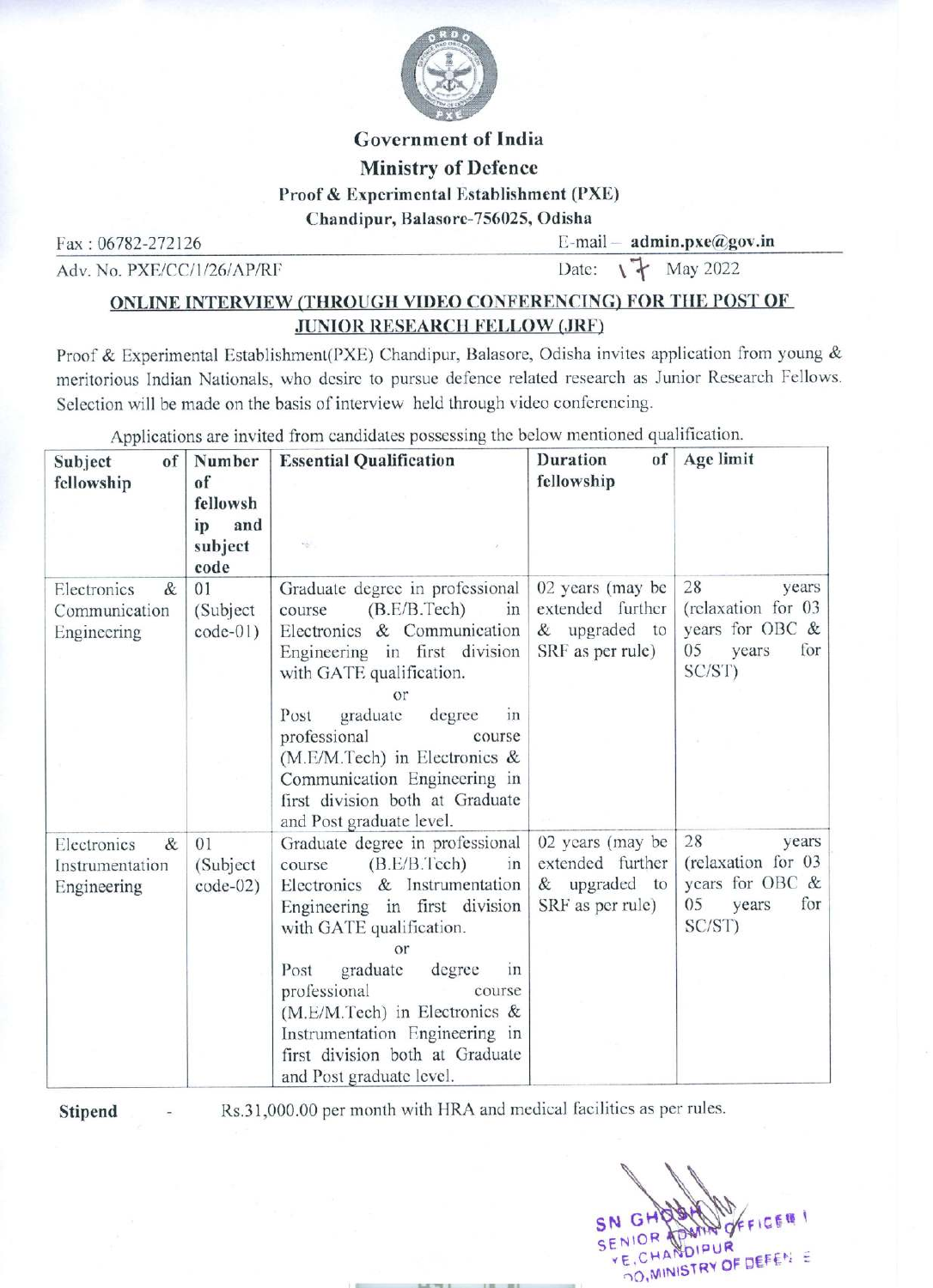Application procedure – Application form can be downloaded from the website www.drdo.gov.in and eligible candidates may send their duly completed application as per format given in advertisement by email prior to online interview. Last date for receipt of application forms by e-mail (admin.pxe@gov.in) is 17.06.2022. A copy of the application form duly filled alongwith certificates/degrees should also be brought at the time of joining.

Valid GATE score in the above subject is mandatory. However, online interview through video conferencing may be conducted depending on number of candidates and requirement. Candidates are required to write their mobile number and email ID clearly in the application form.

Tentative date of interview (Through Video Conferenceing) — 07" July 2022 (0900 hrs onwards).

Before attending the interview through video conferencing, the candidate is required to send an application along with a recent passport size photograph affixed on the top right corner of the application and duly self attested copies of all Degrees/academic qualification certificates, mark sheets etc through email ID.

### General Conditions —

- a) Age relaxation is allowed up to 5 years for SC/ST and 3 years for OBC candidates only. Those who belongs to SC/ST/OBC are required to produce the original caste certificate issued by the Competent Authority at the time of joining.
- b) No TA/DA shall be paid at the time of joining, if selected.
- c) Actual number of vacancies may vary as per organisational requirement.
- d) Candidates presently employed in Govt. Dept./ PSUs/Autonomous bodies will be required to
- produce NOC at the time of joining.
- e) The original certificates of the same are required to be produced for verification at the time of joinining.
- f) Incomplete applications will be rejected during the screening for eligibility.
- g) Only PDF format application is accepted.
- h) Antecedents of candidate will be verified after joining, if selected.
- i) Offer of award of Fellowship does not confer on the candidates, any right for absorption in DRDO.
- j) Admission shall not be claimed by any candidate as a matter of right. The admission shall be entirely at the discretion of the Selection Committee of the institution which may refuse to admit any candidate without assigning any reason thereof.
- k) The establishment has all the rights to cancel the admission process/selection at anytime without assigning any reasons thereof.

### IMPORTANT DATES :

Tentative Date of interview(through video conferencing) —: 07" July 2022 (0900 hrs onwards)

Last date for receipt of application forms by E-mail  $\qquad : 17<sup>th</sup>$  June 2022

SN Ghosh SAO - I

For Director, PXL SN GHOSH SENIOR ADMIN OFFICER aXE, CHANDIPUR DRDO, MINISTRY OF DEFENCE